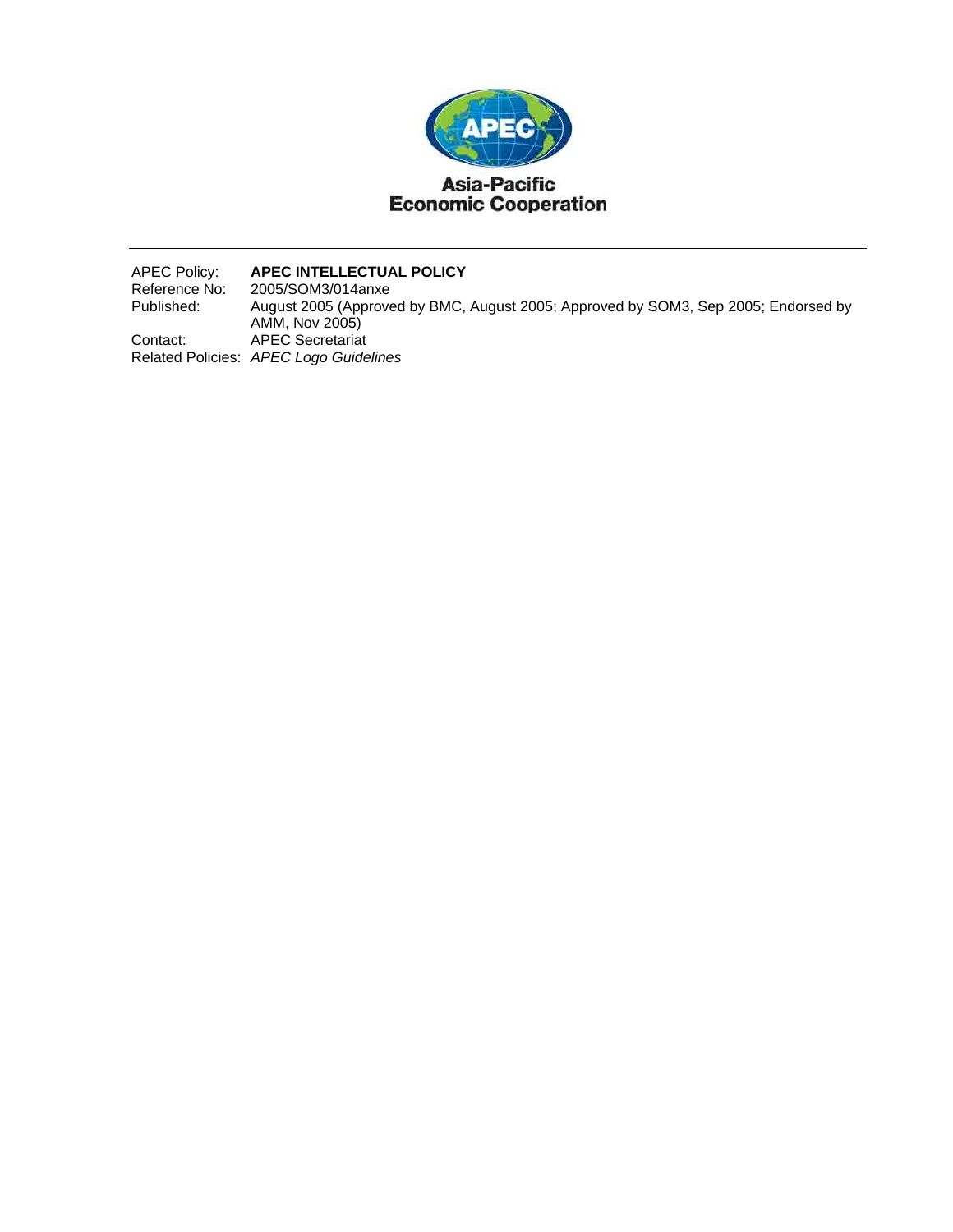# **INTELLECTUAL PROPERTY POLICY**

# **TABLE OF CONTENTS**

| 1.1 |                                                                                  |  |
|-----|----------------------------------------------------------------------------------|--|
| 1.2 |                                                                                  |  |
| 1.3 |                                                                                  |  |
| 1.4 |                                                                                  |  |
| 1.5 |                                                                                  |  |
| 1.6 |                                                                                  |  |
| 1.7 |                                                                                  |  |
|     |                                                                                  |  |
| 2.1 |                                                                                  |  |
| 2.2 |                                                                                  |  |
| 2.3 |                                                                                  |  |
| 2.4 |                                                                                  |  |
| 2.5 |                                                                                  |  |
| 2.6 |                                                                                  |  |
|     |                                                                                  |  |
| 3.  |                                                                                  |  |
| 3.1 |                                                                                  |  |
| 3.2 |                                                                                  |  |
| 3.3 |                                                                                  |  |
| 3.4 |                                                                                  |  |
| 3.5 |                                                                                  |  |
| 3.6 |                                                                                  |  |
| 3.7 |                                                                                  |  |
| 3.8 |                                                                                  |  |
| 3.9 |                                                                                  |  |
| 4.  |                                                                                  |  |
| 4.1 |                                                                                  |  |
| 4.2 |                                                                                  |  |
| 4.3 |                                                                                  |  |
| 4.4 |                                                                                  |  |
|     | 5. PATENTS, INDUSTRIAL DESIGNS, CIRCUIT LAYOUT RIGHTS, PLANT BREEDERS RIGHTS  13 |  |
|     |                                                                                  |  |
| 5.1 |                                                                                  |  |
| 5.2 |                                                                                  |  |
| 5.3 |                                                                                  |  |
| 5.4 |                                                                                  |  |
| 5.5 |                                                                                  |  |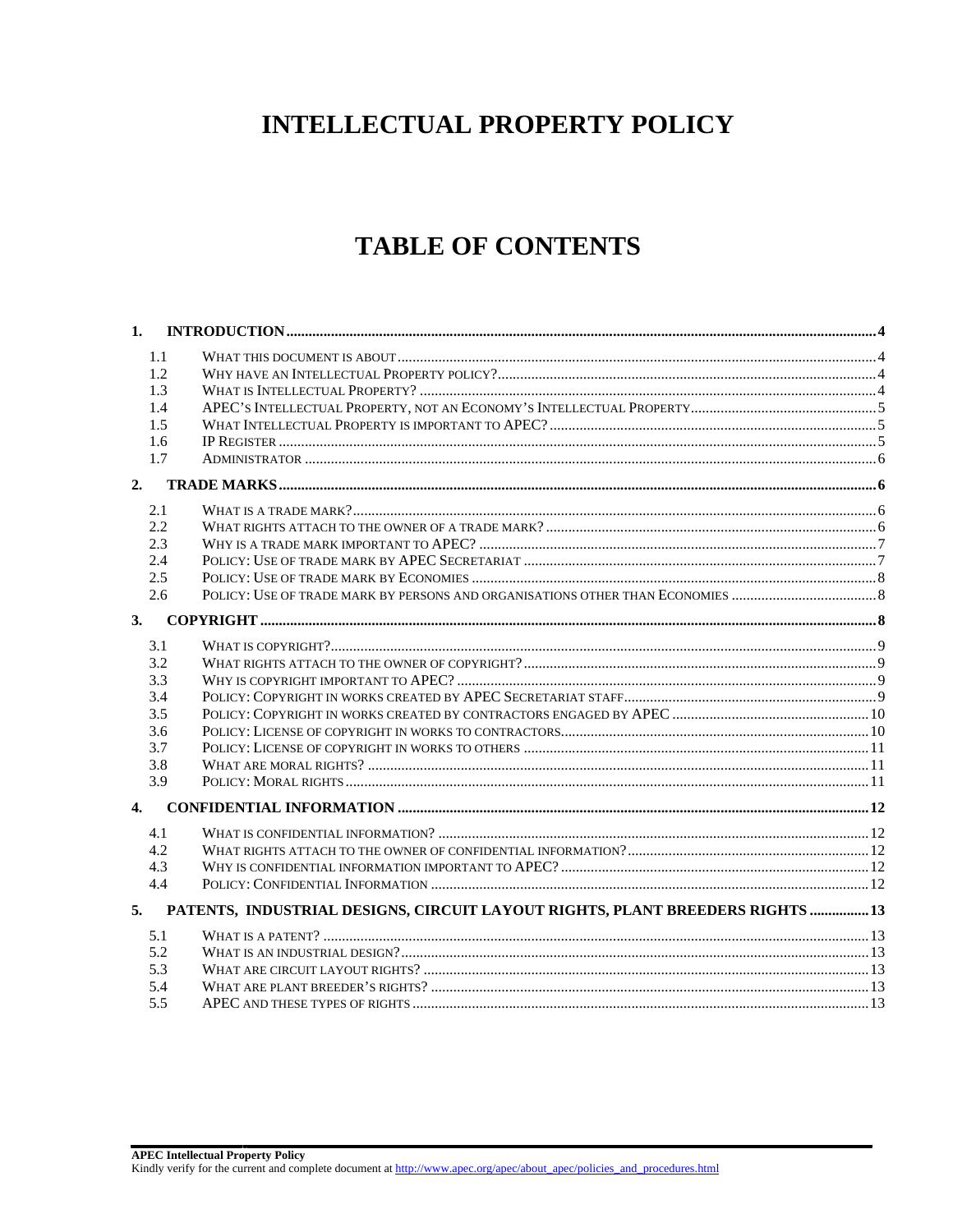#### **Page 4**

# **ASIA PACIFIC ECONOMIC COOPERATION**

#### **INTELLECTUAL PROPERTY POLICY**

#### **1. INTRODUCTION**

#### **1.1 What this document is about**

This document sets out APEC's policy in relation to Intellectual Property that is owned by APEC.

#### **1.2 Why have an Intellectual Property policy?**

An Intellectual Property Policy regulates how Intellectual Property is to be used and treated.

Recording this in a written policy ensures that there is a common understanding on the use and treatment of Intellectual Property ensures that that use and treatment is uniform, and that the policy is equitably applied in relation to all persons with whom APEC deals, including:

- 1. Economies
- 2. consultants retained by APEC
- 3. the private sector, including publishers, conference organisers, higher education institutions, and others.

APEC's standing and reputation will be affected, either positively, or adversely, by the manner in which its Intellectual Property, including its trade mark, is used and treated, and so recording this in an Intellectual Property Policy is important to protect APEC's reputation and standing.

#### **1.3 What is Intellectual Property?**

There are two types of Intellectual Property:

The first type is statutory Intellectual Property, that is Intellectual Property that exists by virtue of the legislation of an Economy, and includes:

- 1. trade marks
- 2. copyright (including software code)
- 3. patents (including software patents)
- 4. industrial designs
- 5. circuit layout rights, and
- 6. plant breeders rights.

Each of these is described below in the relevant sections of this policy.

The second type is Intellectual Property that is not protected by legislation, but instead is protected by general law legal principles.

**APEC Intellectual Property Policy** 

Kindly verify for the current and complete document at http://www.apec.org/apec/about\_apec/policies\_and\_procedures.html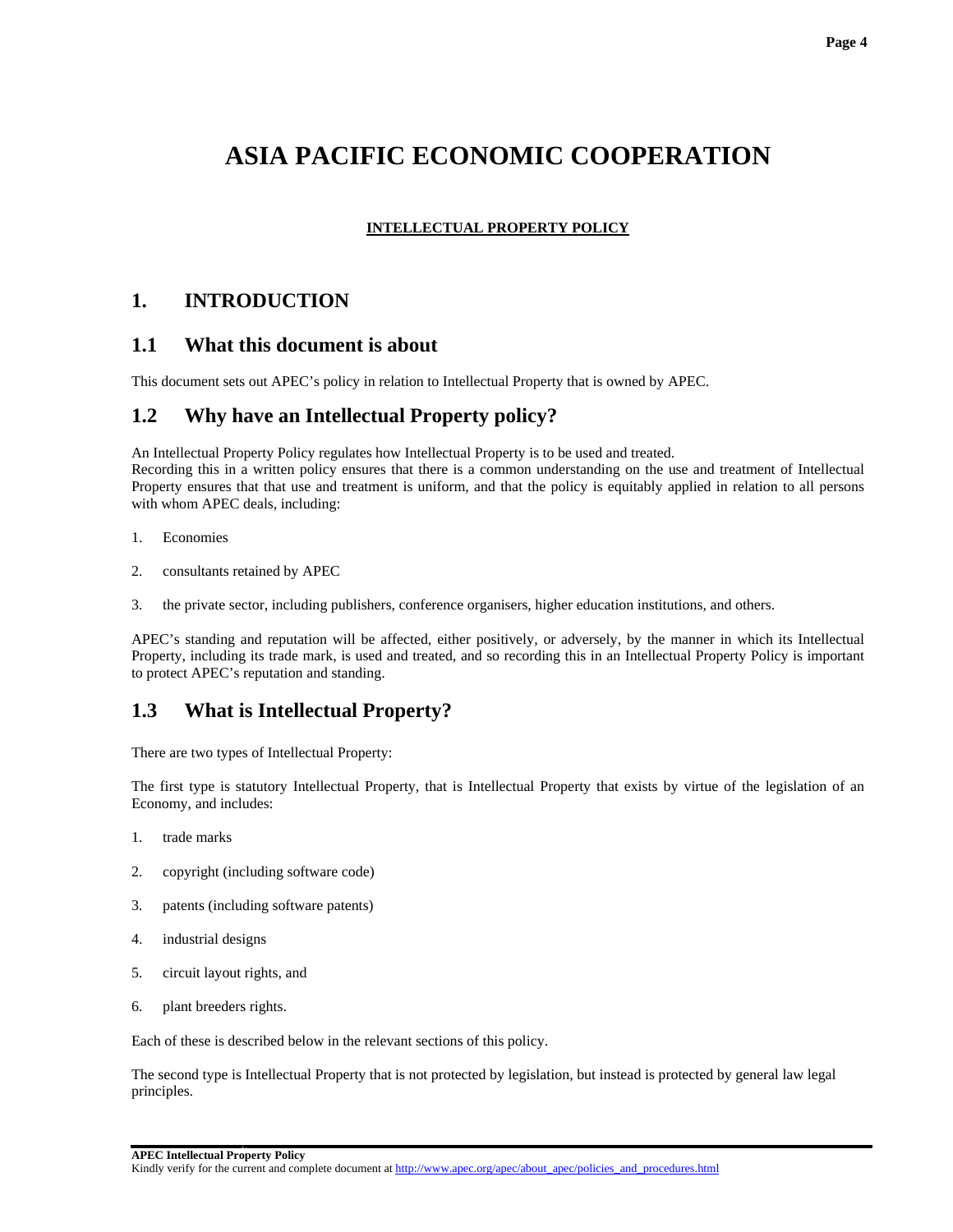## **1.4 APEC's Intellectual Property, not an Economy's Intellectual Property**

This policy applies only to APEC's own Intellectual Property. That is, Intellectual Property that is owned by APEC itself.

This policy:

- 1. does not apply to Intellectual Property that is owned by an Economy
- 2. does not impact in any way upon an Economy's own domestic laws concerning Intellectual Property in the Economy itself.

APEC's Intellectual Property needs to be owned by a legal entity.

This is important, for example, in relation to registered trade marks, where it would be impractical to record all the Economies as owners.

The APEC Secretariat owns other property to enable the functions of APEC to be carried out, such as the lease on its building, office furniture and equipment.

The APEC Secretariat similarly enters into legal agreements to enable the functions of APEC to be carried out.

Similarly, the APEC Secretariat will own APEC's Intellectual Property.

The APEC Secretariat will be the owner of APEC's Intellectual Property, just as it is the owner of other assets.

#### **1.5 What Intellectual Property is important to APEC?**

Not all the types of Intellectual Property mentioned directly impact upon APEC.

It is unlikely for example that APEC, or any consultant that it engages, will be concerned in the development of new products with unique designs that should be protected by the registration of an industrial design.

However, the following types of Intellectual Property are directly relevant to APEC's operations:

- 1. trade marks
- 2. copyright, and
- 3. confidential information.

How that is so is fully more explored in the sections below relating to each.

The remaining types of Intellectual Property are less likely to be relevant to APEC, but are also mentioned in this Policy below, as they may be important to APEC on specific projects undertaken by APEC.

## **1.6 IP Register**

APEC will ensure that an Intellectual Property Register is maintained which records:

- 1. Trade Marks (both registered and unregistered) owned by APEC
- 2. Copyright in reports written for APEC
- 3. Other Intellectual Property owned by APEC
- 4. Licenses of Intellectual Property granted by APEC

**APEC Intellectual Property Policy**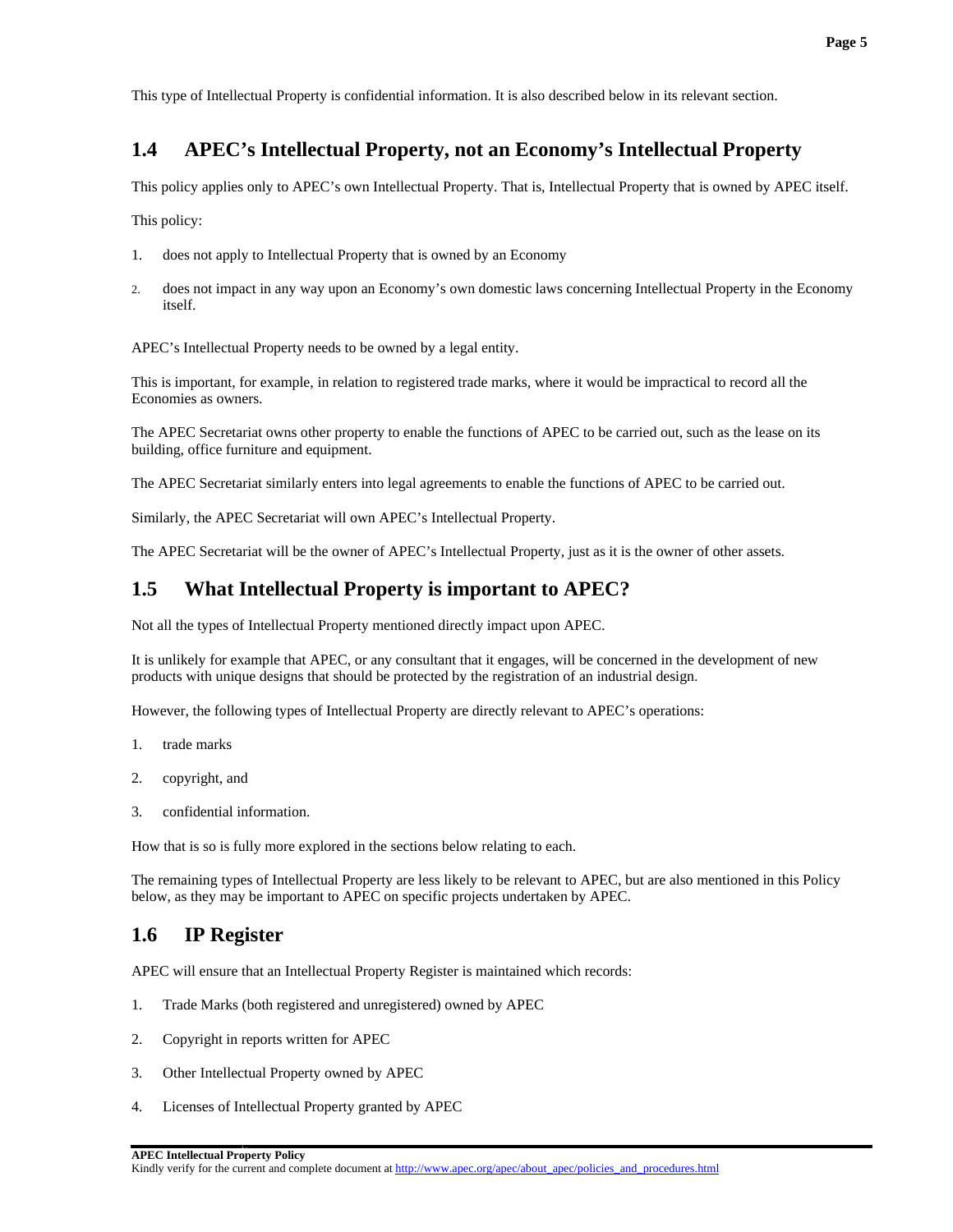Licenses of Intellectual Property granted to APEC 5.

#### $1.7$ **Administrator**

The administrator of this Policy is the APEC Secretariat, which will undertake all tasks that are necessary for the administration of this Policy, and the management of APEC's Intellectual Property.

#### $2.$ **TRADE MARKS**

#### $2.1$ What is a trade mark?

A trade mark is a name or designation that identifies a product or service.

APEC owns the following trade marks:

1. the following logo:

**Economic Cooperation** 





 $\overline{2}$ . the name:

"Asia Pacific Economic Cooperation"

 $\overline{3}$ . the acronym:

"APEC"

 $\overline{4}$ . and all variants of the foregoing.

In some Economies, some trade marks may already be registered.

In others they are in the course of registration as at the date that this Policy comes into effect. Or, in relation to some trade marks, the decision may be made to allow the trade mark to remain unregistered.

The legal entity that is recorded as the owner of the trade mark is the APEC Secretariat.

These trade marks serve to identify APEC, and to link APEC to each occasion that they are used.

Some of those occasions may be:

- reports published by APEC and others 1.
- $\overline{2}$ . meetings and events organised by APEC
- 3. meetings and events organised by others, including Economies, and the private sector.

#### $2.2$ What rights attach to the owner of a trade mark?

A trade mark confers upon its owner the exclusive right to use that trade mark.

The trade mark owner may accordingly prevent or restrict any unauthorised use of its trade mark.

 $\sim$  4  $\,$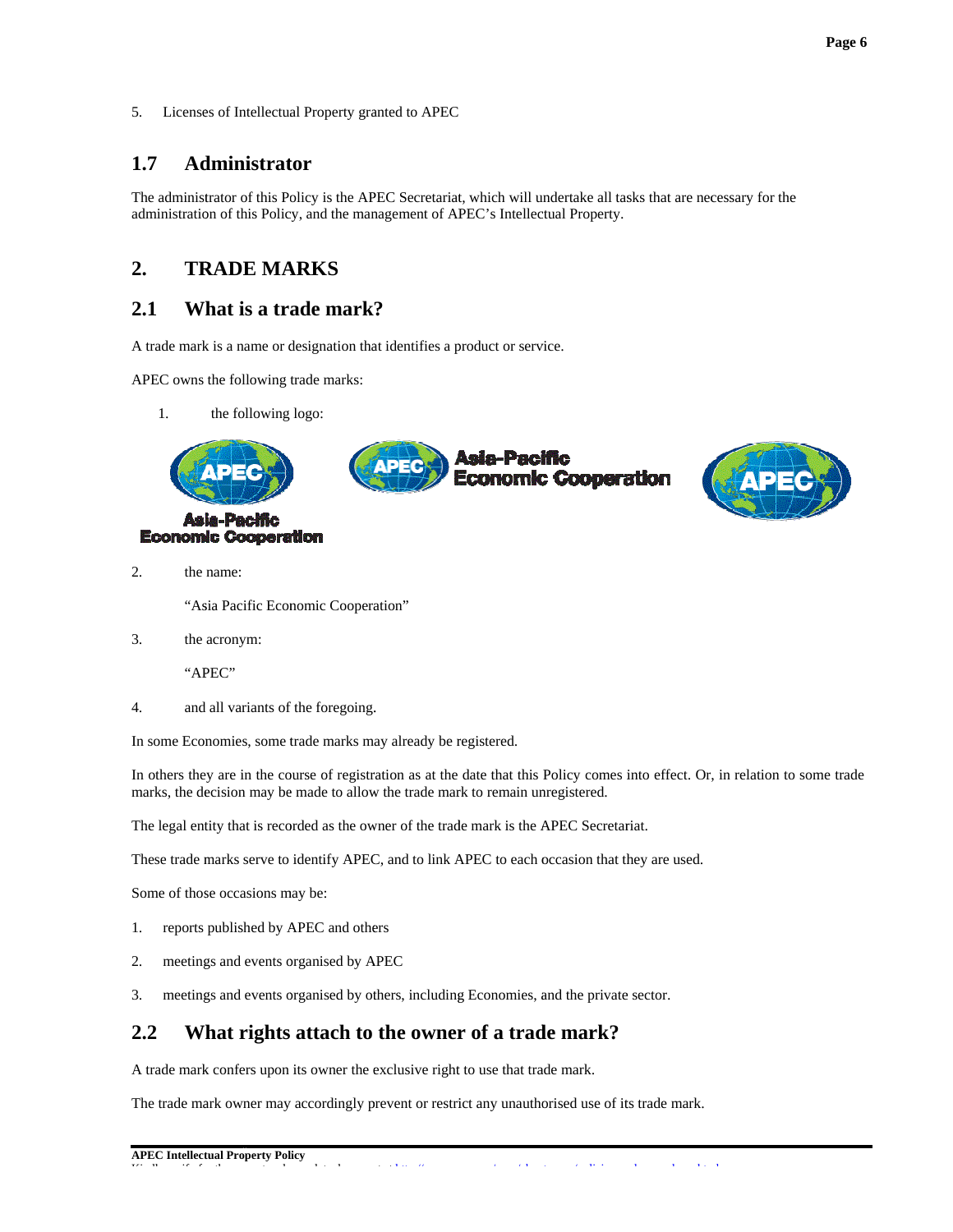The use of a trade mark by a person that is not the owner requires the owner's consent, which is customarily given by the issue of a trade mark license. This is described below.

#### **2.3 Why is a trade mark important to APEC?**

APEC's standing and reputation will be affected, either positively, or adversely, by the manner in which its trade mark is used.

For example, when the trade mark appears on a report that serves an important policy or educational function, APEC's reputation and standing is enhanced.

Conversely, if the trade mark were to appear on a report that is not authorised by APEC, of questionable quality, with questionable conclusions or recommendations, APEC's reputation and standing is detrimentally affected. APEC's standing and reputation as an organisation with high standards which disseminates important and reliable reports will be detrimentally affected.

Similarly, if the trade mark were to appear on unauthorised promotional material for a meeting unconnected with APEC, and with which APEC did not wish to associate itself, then its reputation and standing might be adversely affected.

Any misuse of a trade mark may well be likely adversely affect APEC's reputation and standing.

Like all trade mark owners, APEC wishes to ensure that its trade mark is used in a manner that enhances its reputation and standing, and is concerned that its trade mark is not misused, with the risk that its reputation and standing is adversely affected.

The reputation and standing of Economies is also affected.

Any misuse or improper use of APEC's trade mark will not only adversely affect APEC's reputation and standing, but may well adversely affect an Economy's reputation and standing as well. The standing and reputation of both APEC and its Economies are linked in a way that may have this affect.

#### **2.4 Policy: Use of trade mark by APEC Secretariat**

The APEC Secretariat will consider each occasion that it will use the APEC trade mark. .

The APEC Secretariat will consider in relation to each such occasion APEC's reputation and standing, and whether there is any possibility that its reputation and standing may be adversely affected by the use of its trade mark on that occasion.

In making that determination, the APEC Secretariat will consider not just the occasion when the trade mark is proposed to be used, but as well:

- 1. the manner and style of the use
- 2. other names, organisations and trade marks that will appear on the same document or file, or will be otherwise linked to the document or file, and the reputation and standing of the organisations associated with those organisations
- 3. other names, organisations and trade marks that will be linked to or associated with any meeting or event with which APEC's own trade mark will be linked, and the reputation and standing of the organisations associated with those organisations
- 4. any other fact or circumstance that it considers should be taken into account.

The APEC Secretariat will decide upon the appropriateness or inappropriateness of the use of the APEC trade mark on any particular occasion.

If the APEC Secretariat considers that any special guidelines should be imposed in relation to that occasion to properly protect APEC's reputation and standing, it will formulate those guidelines and comply with them.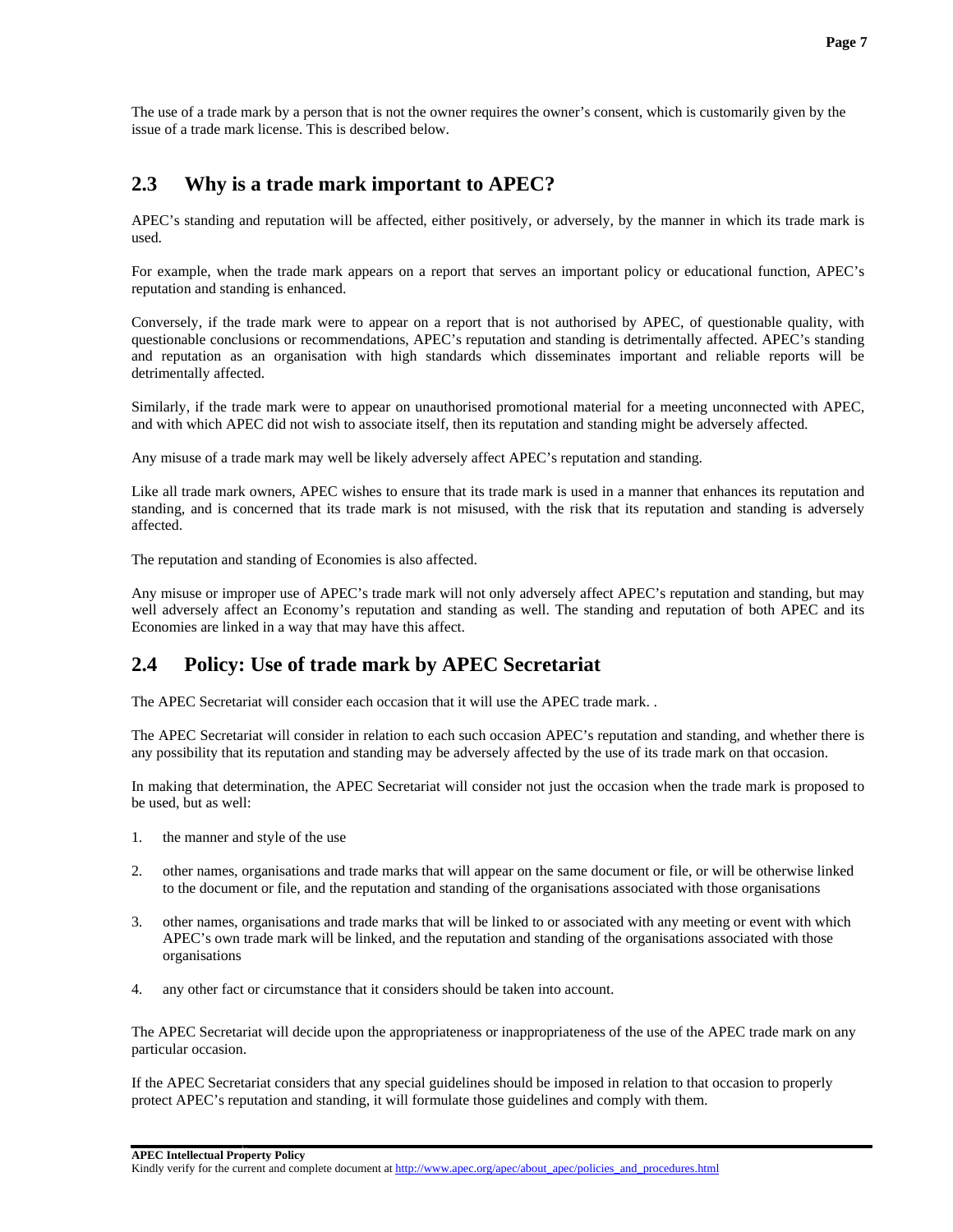Where the APEC Secretariat has reasonable grounds to believe that APEC's reputation or standing may be adversely affected by the proposed use of the trade mark, it will decide not to use APEC's trade mark.

#### **2.5 Policy: Use of trade mark by Economies**

Separate license for host Economy

Relativity of prominence between APEC logo and other logo

As is always the case, the use of a trade mark by anyone that is not the owner will require a license.

An Economy that will be APEC's Host Economy will be issued a license to use trade marks for the purposes required while it is the Host Economy for that year.

An Economy otherwise wishing to use APEC's trade mark must apply to the APEC Secretariat for such a license.

The application for the license must be in writing, and must be accompanied by all information concerning the proposed use that APEC will reasonably require to properly consider the application.

This may include by way of example, a description of the meeting or event in relation to which it is proposed to use the trade mark, the program, relevant dates, details of other organisations connected with the meeting or event, etc.

The APEC Secretariat will consider each application for a license, and will apply the same considerations as operate in relation to its own use of the APEC trade mark that are set out in section 2.4.

The APEC Secretariat may issue a trade mark license to the Economy upon terms that are appropriate for the Economy's need for the trade mark license.

#### **2.6 Policy: Use of trade mark by persons and organisations other than Economies**

Similarly, any proposed use of APEC's trade mark by a person or organisation other than an Economy will require a trade mark license.

The following may for example seek a trade mark license from APEC:

- 1. the organiser of a meeting or other event
- 2. a publisher of a report.

As is the case with an Economy, a person or organisation wishing to use APEC's trade mark must apply to the APEC Secretariat for such a license.

Similarly, the application for the license must be in writing, and must be accompanied by all information concerning the proposed use that APEC will reasonably require to properly consider the application.

This may similarly include by way of example, a description of the meeting or event in relation to which it is proposed to use the trade mark, the program, relevant dates, details of other organisation connected with the meeting or event, etc.

The APEC Secretariat will consider each application for a license, and will apply the same considerations as operate in relation to its own use of the APEC trade mark that are set out in section 2.4.

The APEC Secretariat may issue a trade mark license to the applicant upon terms that are appropriate for its need for the trade mark license.

#### **3. COPYRIGHT**

**APEC Intellectual Property Policy**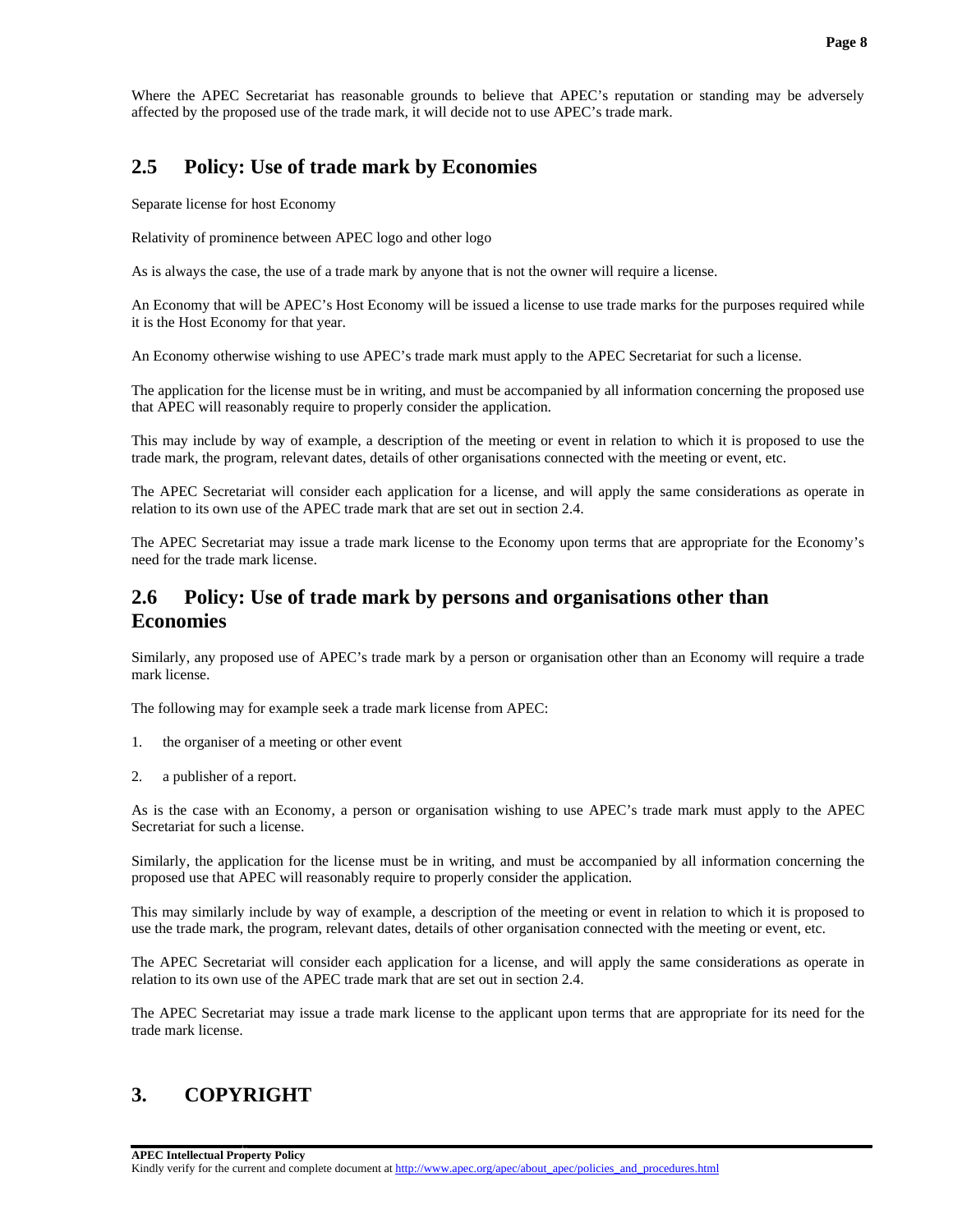# **3.1 What is copyright?**

Copyright is a legislative right that relates to various classes of works, including:

- 1. written works (such as reports, promotional material, etc)
- 2. data (including tables and databases)
- 3. software code
- 4. drawings, diagrams and charts
- 5. photographs
- 6. maps
- 7. sound recordings, recorded by any means including CDs
- 8. video recordings, recorded by any means including DVDs.

This list is not exhaustive, but serves to illustrate the type of works in which copyright subsists.

Copyright subsists in works that are in a material form, that is, tangible (like books, pages, posters, microfilm etc), as well as works in electronic form or which can only be viewed with the assistance of a machine (like computer files).

#### **3.2 What rights attach to the owner of copyright?**

The copyright owner has exclusive rights in relation to the copyright work, including the following exclusive rights:

- 1. to copy or reproduce a work
- 2. to publish it
- 3. to translate it
- 4. to adapt it.

A copyright owner may prevent or restrict any unauthorised use of its copyright work.

The use of a copyright work by a person that is not the owner requires the owner's consent, which is customarily given by the issue of a copyright license.

## **3.3 Why is copyright important to APEC?**

For APEC to achieve its objectives, APEC must be able disseminate works in which copyright subsist.

APEC must also, if it so chooses, be able to embargo the publication of a copyright work until an appropriate release date.

APEC must also be able to prevent the misuse of copyright works, for example, by their publication or use for profit making purposes, without compensation to APEC.

APEC accordingly needs to own works in which copyright subsists that are relevant to APEC's operations.

# **3.4 Policy: Copyright in works created by APEC Secretariat staff**

Works in which copyright subsists that are created by APEC Secretariat staff in the course of their duties within the APEC Secretariat will be owned solely by APEC.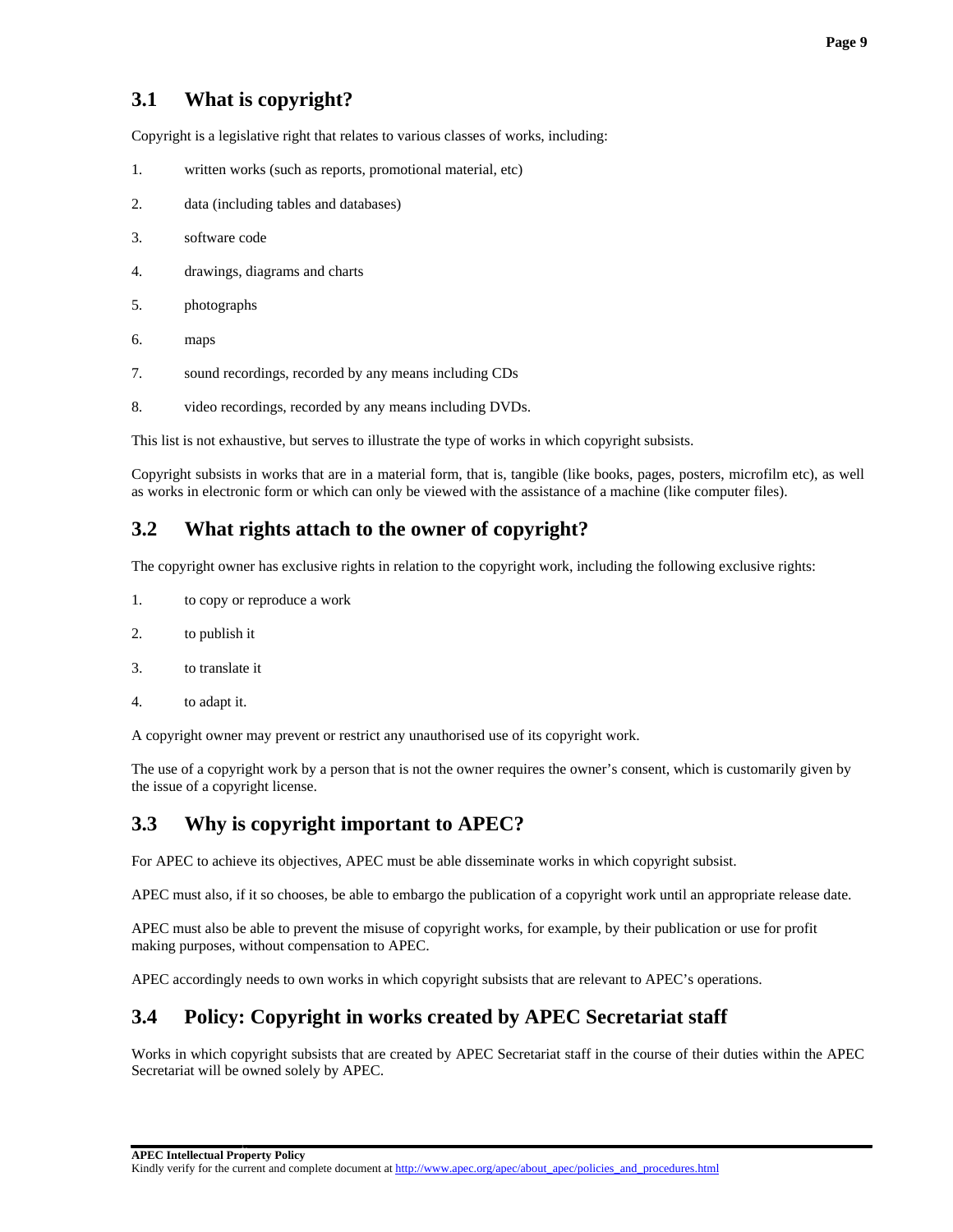## **3.5 Policy: Copyright in works created by contractors engaged by APEC**

Original works in which copyright subsists that are created by contractors engaged by APEC will also be owned solely by APEC.

Consultancy agreements entered into by APEC with contractors will provide for the assignment of the copyright in those original works by the contractor to APEC.

APEC realises however that contractors may in their reports and other deliverables to APEC reproduce copyright works that are owned otherwise than by the contractor.

APEC will be concerned that it does not inadvertently infringe another person's copyright by reproducing for example, a written report provided by a contractor, where the contractor includes in that report, another person's copyright work.

In relation to those deliverables from contractors in which copyright subsists, but which are not original works written by the contractor in the course of its engagement by APEC, the contractor will be expected to have procured a license from the copyright owner upon such terms as permits:

- 1. the contractor to include the work in its deliverable to APEC,
- 2. the contractor to grant a non exclusive worldwide license to APEC to reproduce and use the work for APEC's purposes.

#### **3.6 Policy: License of copyright in works to contractors**

APEC realises however that contractors engaged by APEC may have a reasonable expectation that they will be able to use the copyright works that they have created during their engagement by APEC, for their own purposes.

This may be reasonable where, for example, the contractor that is engaged is:

- 1. a government department or agency of an Economy, or
- 2. a higher education institution.

APEC does not think it unreasonable that such a contractor should be able to use the copyright work that it has created in the course of its engagement by APEC.

In such cases, APEC will consider granting a license to the contractor to reproduce the copyright work.

This license may be with conditions, such as:

- 1. the use is for the non profit making purposes of the contractor, namely:
	- (a) in the case of a government department or agency of an Economy the proper purposes of the Economy, and
	- (b) in the case of a higher education institution for educational and research purposes
- 2. the copyright work is reproduced fairly, and not out of context or in any way that would adversely affect APEC's reputation and standing
- 3. APEC's ownership of the copyright work, and license to the contractor, is acknowledged.

Such a license is not expected to require any payment to APEC.

However, where the contractor intends to put the copyright work to a profit making purpose, it would be expected that the license will require the payment of a reasonable royalty or license fee to APEC.

Such a license will not commence however, until APEC first publishes the work. It would be inappropriate for the first use of the copyright work to be made by anyone other than APEC, whose resources, including financial resources, were used to bring the work into existence.

#### **APEC Intellectual Property Policy**

Kindly verify for the current and complete document at http://www.apec.org/apec/about\_apec/policies\_and\_procedures.html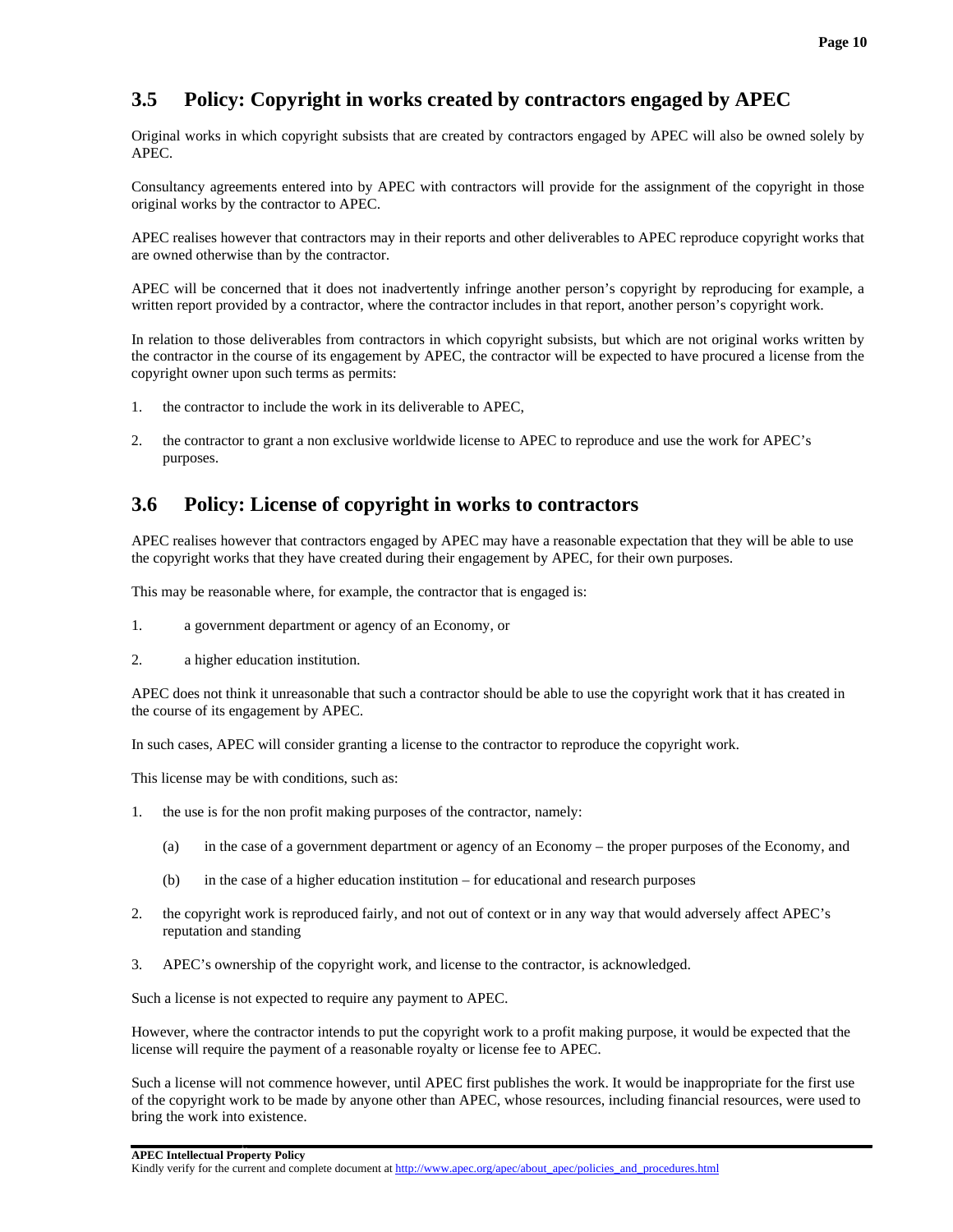Such a license however, would not include the right to reproduce or use any copyright works owned other than by APEC. For example, if copyright works owned by an Economy are provided to a contractor that is engaged to undertake a study and provide a report, while a license in respect of the report may be granted, no license would be granted by APEC in relation to the Economy's copyright works.

#### **3.7 Policy: License of copyright in works to others**

APEC will consider any request for a license of its copyright works from a person other than the contractor engaged to have created it, and will consider any appropriate terms to include in such a license.

Again, where it is intended that the copyright work will be put to any profit making purpose, it would be expected that the license will require the payment of a reasonable royalty or license fee to APEC.

## **3.8 What are moral rights?**

Moral rights are rights that rest with the author of a copyright work.

There are two moral rights:

1. Fair attribution

This is the right of an author to be identified as the author of a work.

It is also the right of the author not to have authorship wrongly attributed.

2. Integrity

 This is the right of an author not to have the work altered or used in such a way that it harms the honour or reputation of the author.

These moral rights last for the duration that copyright subsists.

They cannot be assigned or transferred. As a result, they always remain with the person employed by a contractor engaged by APEC.

Strictly speaking, these moral rights cannot be waived. They are personal rights that are incapable of being extinguished.

It is sometimes the case that moral rights are sought to be waived or released.

Effectively, an author is asked to sign a document by which the author promises not to seek any legal remedy in the event that the author's moral rights are infringed.

The validity and effectiveness of these legal techniques to circumvent moral rights have not been fully tested.

## **3.9 Policy: Moral rights**

Given the nature of moral rights, it is difficult to anticipate any need that APEC may have to seek to have any waiver or release of moral rights held by an author.

APEC realises that a contractor cannot itself waive or release the moral rights of its staff.

APEC also realises that a contractor such as a government department or agency of an Economy, or a higher education institution, will not readily agree to seek a waiver or release of moral rights from its own staff, and also realises that the staff of such an employer will not readily agree to such a waiver or release.

APEC additionally recognises that a waiver or release is of questionable legal value.

APEC will observe the moral rights of authors. This includes its own staff members, as well as staff members of contractors.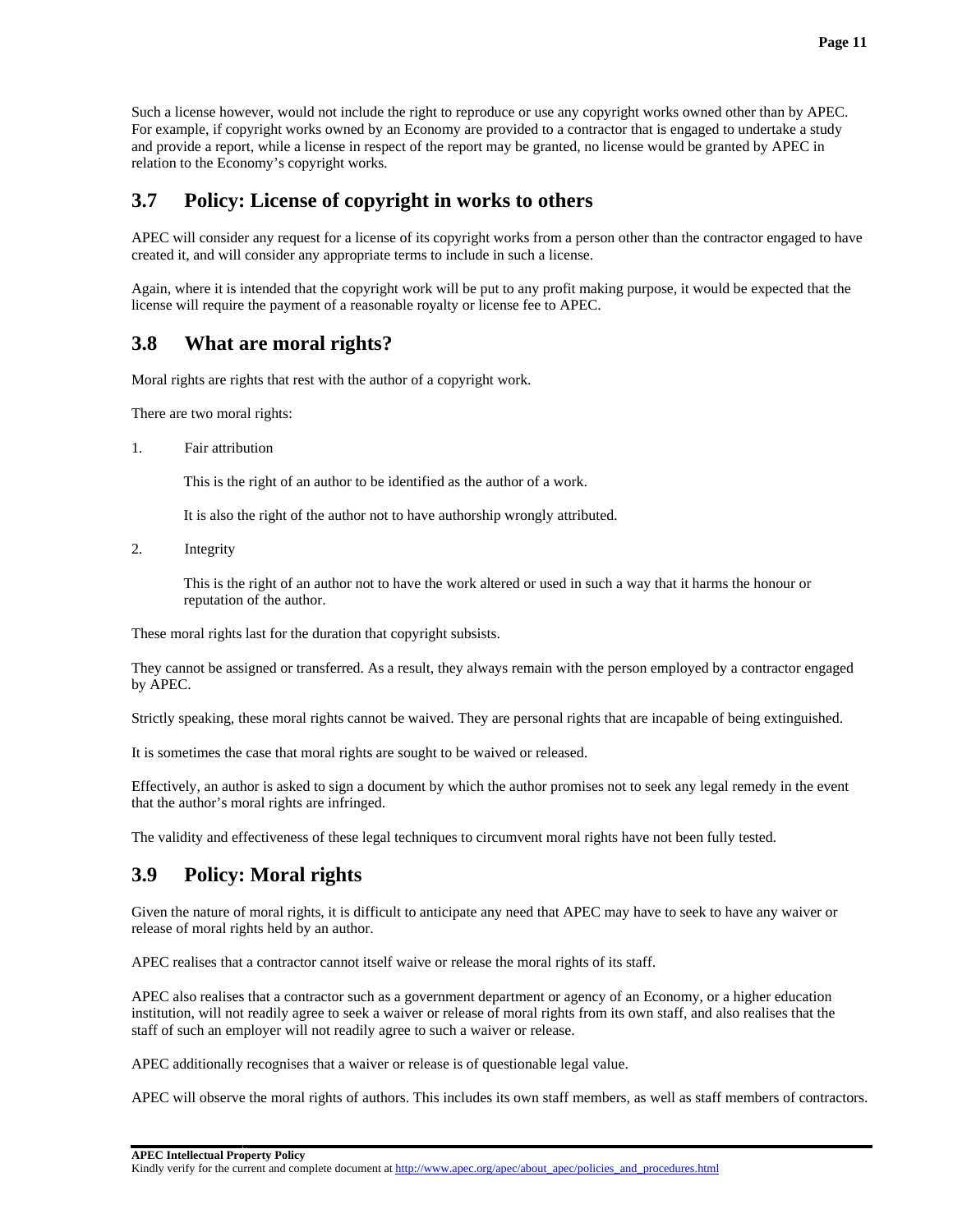# **4. CONFIDENTIAL INFORMATION**

### **4.1 What is confidential information?**

Confidential information is:

- 1. information
- 2. which is not in the public domain, and where it is sought to ensure that it continue to be outside the public domain, including temporarily.

Any type of information can be subject to confidentiality.

Some examples are:

- 1. information concerning APEC's operations or an Economy's operations
- 2. information provided by an Economy, through APEC, to a consultant, for the purposes of undertaking consultancy services
- 3. the contents of the consultant's report itself.

Information must be distinguished from copyright.

Copyright concerns rights of reproduction, publication etc, of the form of a work.

Information however is the concepts and ideas contained in a work.

### **4.2 What rights attach to the owner of confidential information?**

The owner of confidential information (using the word owner loosely, as information cannot as such be owned) is entitled to restrict its dissemination.

If another person attempts to disseminate the confidential information without the owner's sanction, the owner may seek legal orders preventing its unauthorised dissemination.

# **4.3 Why is confidential information important to APEC?**

Information that is outside the public domain may for example be sought to always remain outside the public domain.

A good example is information provided by an Economy, through APEC, to a consultant, for the purposes of undertaking consultancy services.

Or, information that is outside the public domain may be sought to remain outside the public domain for a limited time, for example, to be launched at a meeting or event.

It would be inappropriate in these circumstances for the information to enter the public domain earlier than its planned release.

# **4.4 Policy: Confidential Information**

APEC will require its consultants to maintain confidentiality about APEC's information, which includes information provided for the purpose of a consultancy, as well as the reports delivered in the course of the consultancy.

APEC will also require its consultants not to use any such information in any manner.

These obligations will cease, as is customary, when information